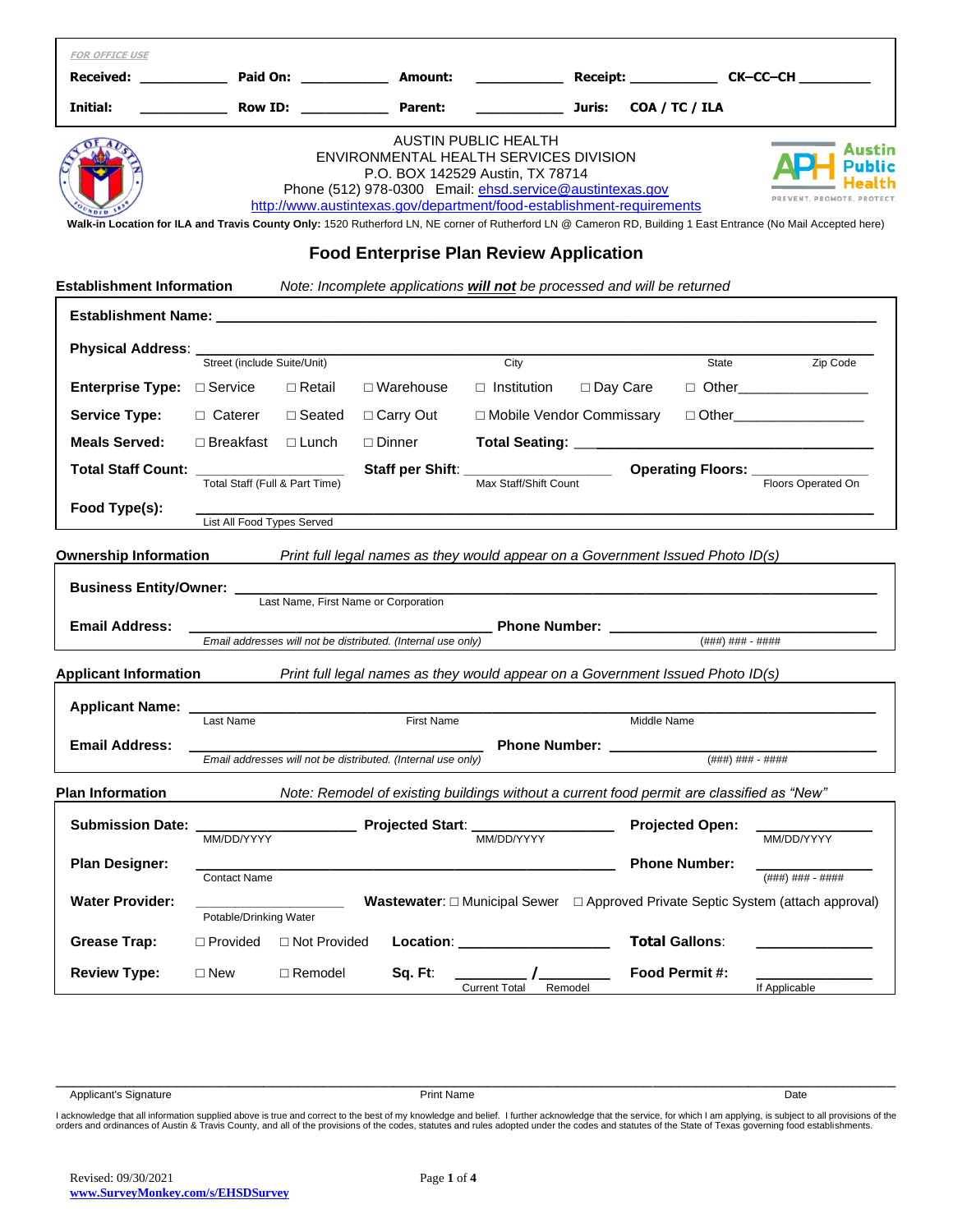### **Fee Information:**

| <b>Request Type</b>            | <b>City of Austin</b><br>and Contracted Municipalities* | <b>Unincorporated Travis</b><br>County |  |
|--------------------------------|---------------------------------------------------------|----------------------------------------|--|
| New Construction               | \$312                                                   | \$10                                   |  |
| Remodel > 10,000 Sq. Ft.       | \$312                                                   | \$10                                   |  |
| Remodel 2,500 - 10,000 Sq. Ft. | \$266                                                   | \$10                                   |  |
| Remodel < 2,500 Sq. Ft.        | \$221                                                   | \$10                                   |  |

**\* Not limited to Bee Cave, Lakeway, Manor, Pflugerville, Rollingwood, Sunset Valley, Volente, Westlake Hills**

### **Application Submission Information:**

| <b>Jurisdiction</b>                    | <b>Plans Required</b> | In Person                          | <b>By Mail</b>   | Online                                        |  |
|----------------------------------------|-----------------------|------------------------------------|------------------|-----------------------------------------------|--|
| City of Austin                         | Single Upload         | Not available                      | Not Available    | Online only through<br>Austin Build + Connect |  |
| Contracted<br><b>Municipalities</b>    |                       | 1520 Rutherford Ln                 | PO BOX 142529    | Online submission                             |  |
| Unincorporated<br><b>Travis County</b> | One (1) Set           | Bldg 1 Ste 205<br>Austin, TX 78754 | Austin, TX 78714 | available                                     |  |

## **DO NOT MAIL CASH PAYMENTS**

**City of Austin and ILA Jurisdiction:** Cash, Check, Money Order, Visa, MasterCard, Discover, AMEX **Unincorporated Travis County Jurisdiction:** Cash, Check, Money Order Make checks and money orders payable to: Austin Public Health

### **The Plan Review fee may be refundable upon request within 180 days from date of payment.**

Payment must accompany applications submitted by mail (Environmental Health Services Division, PO BOX 142529, Austin, TX 78714) or in person at the walk-in location (1520 Rutherford LN). For customers submitting via email [\(ehsd.service@austintexas.gov\)](mailto:ehsd.service@austintexas.gov), payment instructions will be emailed to you to make credit card payment over the phone for City of Austin and ILA jurisdictions.

# **PLAN REVIEW CHECKLIST**

The following information is required for all plan submissions reviewed by the Environmental Health Services Division (EHSD) - This list serves as a minimum requirement guide and is not all-inclusive

### **The following items must be included on plans**

- 1. **Plans** must be drawn to scale and show the location of all equipment, plumbing, electrical services and mechanical ventilation for the food establishment. Plans are reviewed by different staff based on the jurisdiction of the establishment.
- 2. **Site Plan Location of Building** including location of any outside equipment including dumpsters, well, septic system, etc.
- 3. **Manufacturer Specification Sheets** for each piece of equipment (refrigeration, water heaters, warmers, selfservice hot and cold holding units with sneeze guards, etc.) upon request only for Contracted Municipalities and Unincorporated Travis County.
- 4. **Proposed menu** (including seasonal, off site and banquet menus)
- 5. **Equipment List**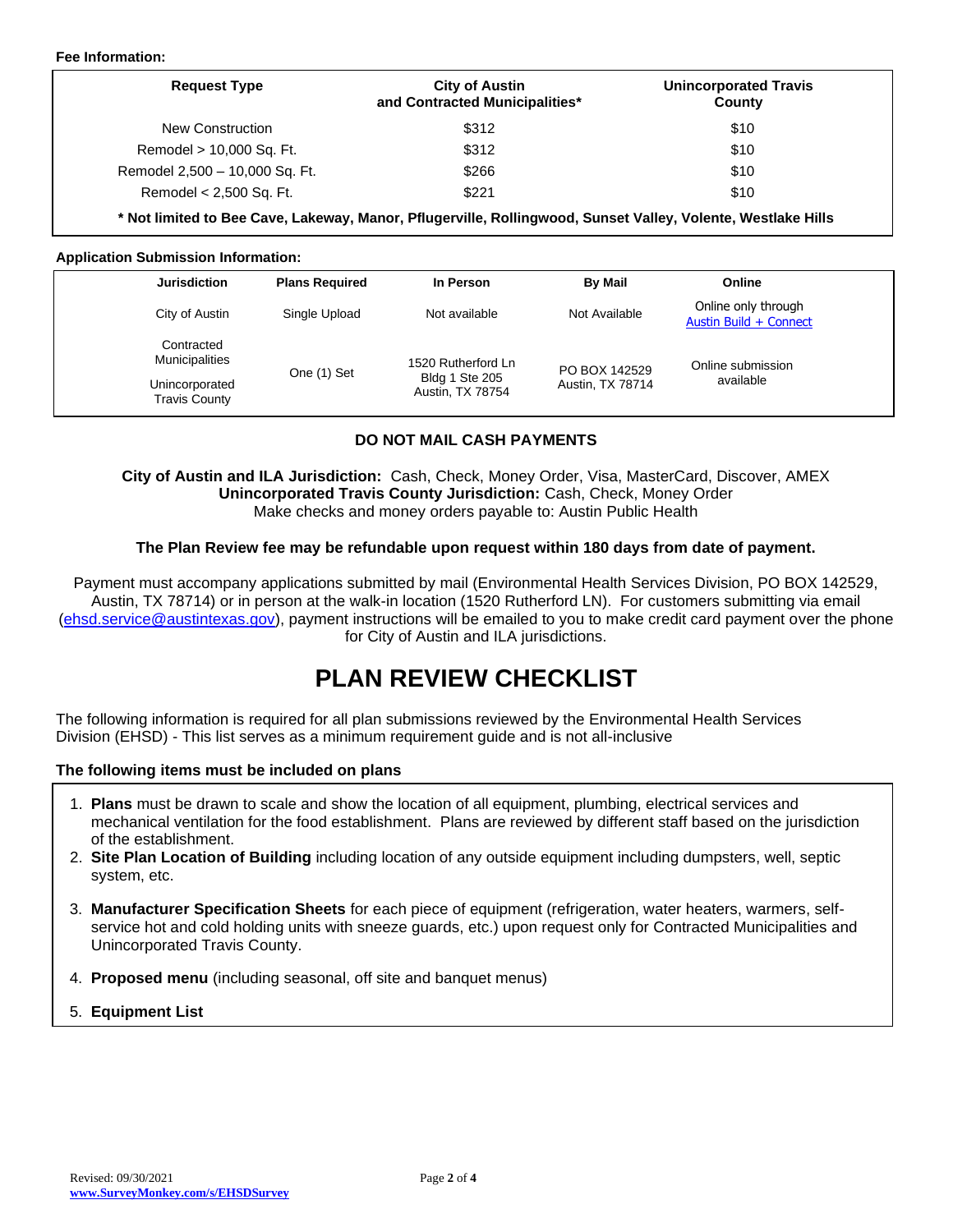## **The following items must be included on plans cont'd** *(additional information may be required)*

- 1. Provide plans that are a minimum of 11 x 14 inches in size including the layout of the floor plan, accurately drawn to a minimum scale of **¼"= 1 foot**.
- 2. Show the location of all food equipment, fixtures, sinks, toilet facilities, etc. Each piece of equipment must be clearly labeled on the plan with its common name.
- 3. Provide room size, aisle space, space between and behind equipment and the placement of equipment on the floor plan.
- 4. Designate clearly on the plan all refrigeration equipment and hot hold equipment.
- 5. Designate auxiliary areas such as storage rooms, garbage rooms, toilets, cellars used for food storage or Food prep and employee break rooms (if provided). Storage area for employee personal items is required.
- 6. Designate materials used in each room including floors, walls and ceilings.
- 7. Plumbing: specify location of floor drains, floor sinks, water supply lines, overhead waste-water lines, hot water generating equipment with **capacity and recovery rate**, backflow prevention, & wastewater line connections.
- 8. Lighting: (1) At least 10 foot candles required in walk-in refrigeration units and dry storage areas (2) At least 20 foot candles where food is provided for customer self-service such as buffets and salad bars or where fresh produce or packaged foods are sold, inside equipment such as reach-in and under-counter refrigerators, areas used for hand washing, ware washing, equipment and utensil storage and toilet rooms (3) At least 50 foot candles at surfaces where employees are working with food using utensils or equipment such as knives, slicers, grinders, or saws and where employee safety is a factor.
- 9. Ventilation of each room
- 10. Location of mop sink or curbed cleaning facility with facilities for hanging wet mops
- 11. Cabinets or area for storing toxic chemicals

## **Food Preparation Review**

| 1. Delivery Frequency: _______________Refrigerated Foods _________________Frozen Foods ______________Dry Goods              |  |  |  |  |  |  |
|-----------------------------------------------------------------------------------------------------------------------------|--|--|--|--|--|--|
| 2. Provide information on the amount of storage space (in cubic feet) for the following foods:                              |  |  |  |  |  |  |
| Refrigerated Storage: ______________ Cubic feet _______________ Walk-ins ____________ Reach-ins __________                  |  |  |  |  |  |  |
| Other                                                                                                                       |  |  |  |  |  |  |
| Frozen Storage: __________________ Cubic feet _______________ Units                                                         |  |  |  |  |  |  |
|                                                                                                                             |  |  |  |  |  |  |
| Your establishment may require more refrigeration or dry storage based on FDA calculations and                              |  |  |  |  |  |  |
| guidelines.                                                                                                                 |  |  |  |  |  |  |
| 3. Will raw meats, poultry or seafood be stored in the refrigerators/freezers with ready to eat foods? $\Box$ Yes $\Box$ No |  |  |  |  |  |  |
|                                                                                                                             |  |  |  |  |  |  |
| 4. How will Dry Goods be stored off the floor? __________________________________                                           |  |  |  |  |  |  |
| 5. Bulk ice machine available: $\Box$ Yes $\Box$ No                                                                         |  |  |  |  |  |  |
|                                                                                                                             |  |  |  |  |  |  |
|                                                                                                                             |  |  |  |  |  |  |